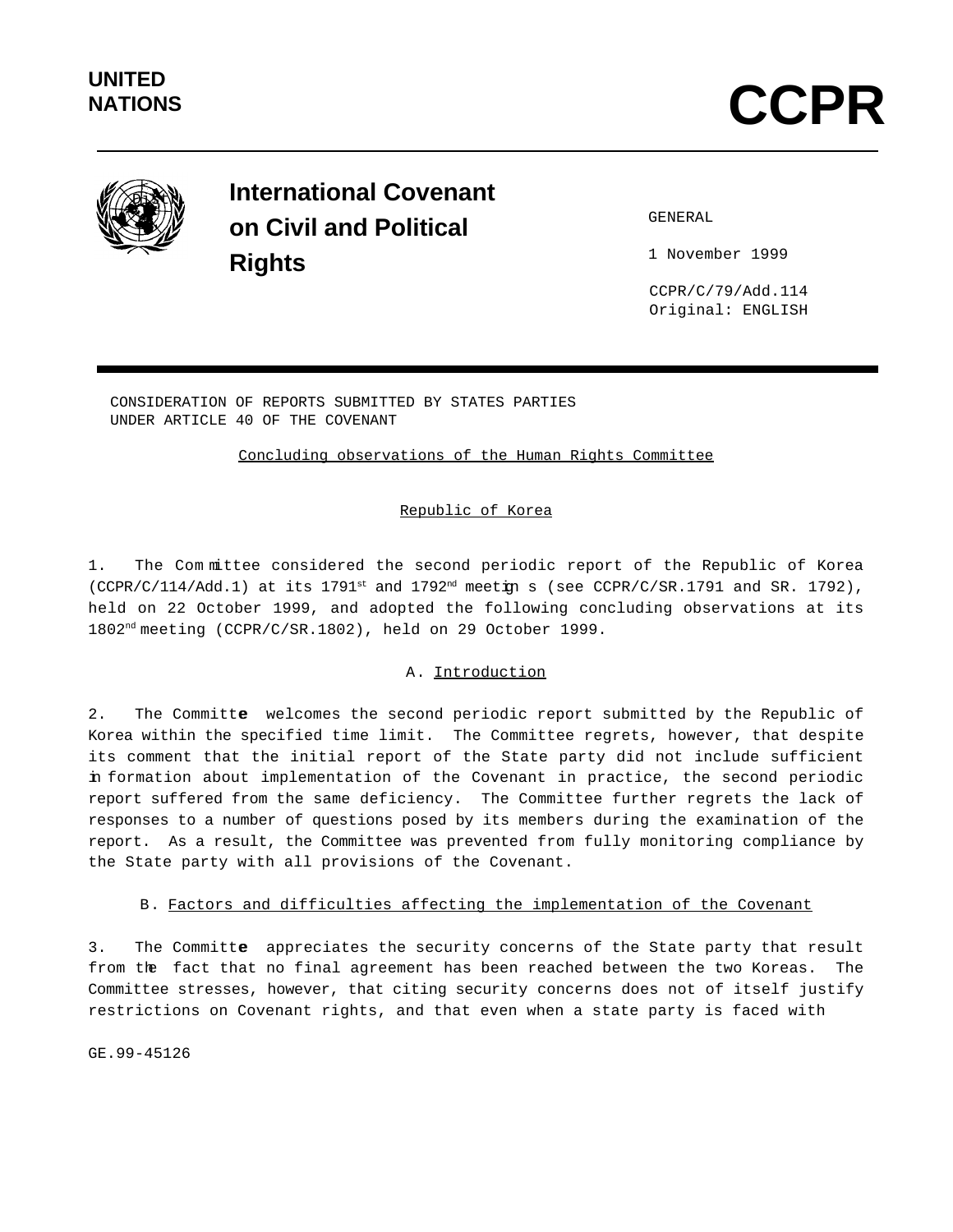CCPR/C/79/Add.114 Page 2

genuine security problems restrictions on rights must meet the requirements of the Covenant.

#### C. Positive factors

4. The Committee commends dissemination of the report among non-governmental organizations that contributed significantly to the Committee's examination of the report. The Committee takes note of an increasing openness of society, as is evident from abolition of the Performance Monitoring Committee, which had been responsible for censorship of the performing arts.

5. The Committee notes the enactment of a number of laws aimed at strengthening protection of Covenant rights, especially the rights to equality protected under article 2, paragraph 1, and articles 3 and 26 of the Covenant. These laws include the Basic Women's Development Act, amendments introduced in the Employment Equality Act, the Handicapped Employment Act, the Gender Discrimination Prevention and Relief Act and the Prevention of Domestic Violence and Victim Protection Act.

6. The Committee notes measures undertaken to enhance awareness of the Covenant and of human rights in general that include obligatory human rights training for judges, lawyers and prosecutors. It also welcomes the translation into the Korean language and distribution of the major international human rights instruments.

#### D. Principal Areas of Concern and Recommendations

7. The status under domestic law of the rights provided for in the Covenant remains unclear, particularly since the Korean Constitution does not enumerate all of these rights and the extent and criteria under which they may be limited. The Committee is concerned that article 6 of the Constitution, according to which international treaties ratified by the State party have the same effect as domestic laws, has been interpreted as implying that legislation enacted after accession to the Covenant has status superior to that of Covenant rights.

8. The Committee reiterates its grave concern expressed after consideration of the initial report regarding the continued existence and application of the National Security Law. According to the State party, the National Security Law is used to deal with legal problems that arise from the division of Korea. However, the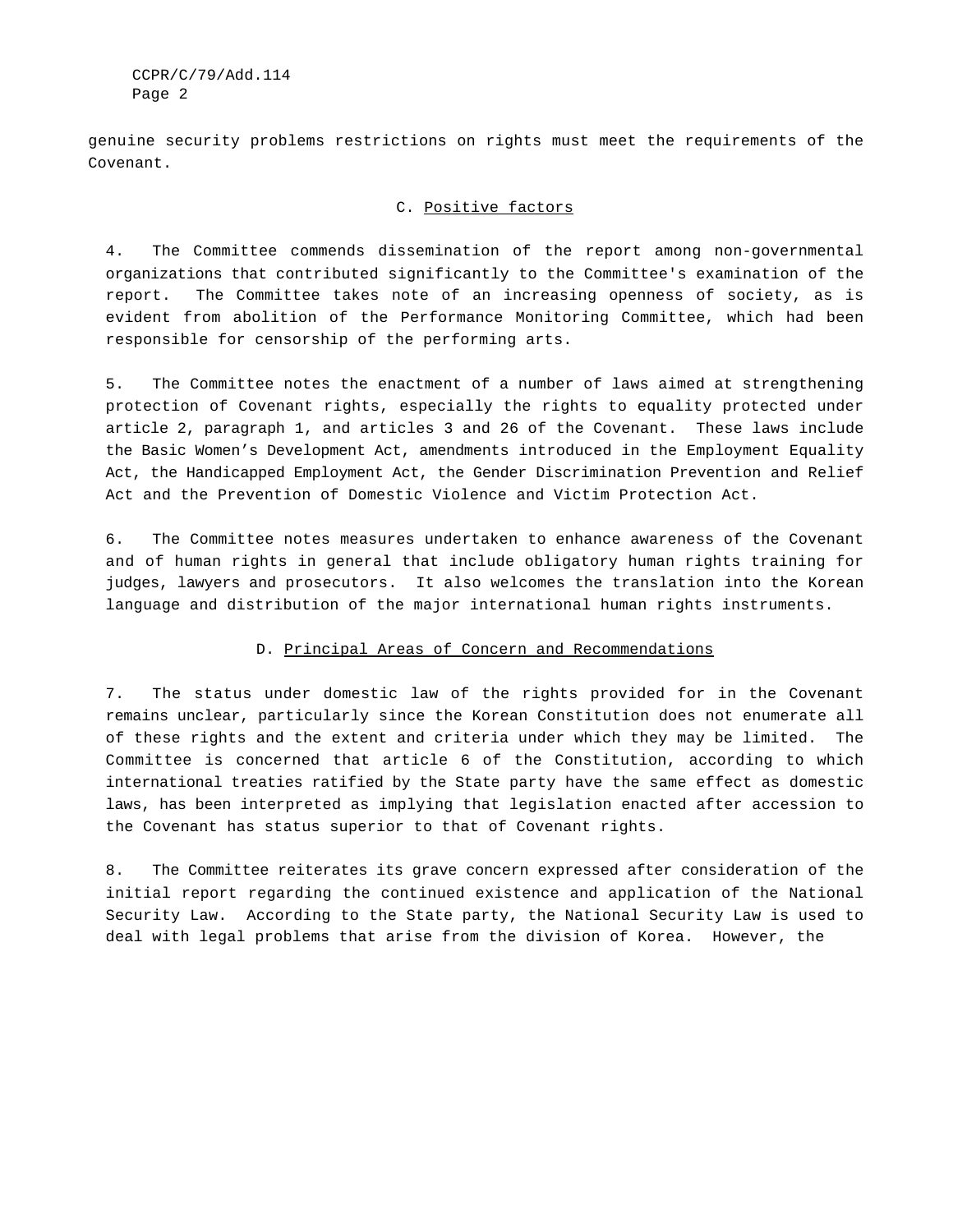Committee is concerned that it is also used to establish special rules of detention, interrogation and substantive liability that are incompatible with various articles of the Covenant, including articles 9, 18 and 19.

The Committee reiterates the recommendation made after consideration of the State party's initial report that the State party phase out the National Security Law.

9. The Committee considers that the scope of activities that may be regarded as encouraging "anti-state organizations" under article 7 of the National Security Law is unreasonably wide. From the cases that have come before the Committee in individual communications under the Optional Protocol, and other information provided on prosecutions brought under article 7, it is clear that the restrictions placed on freedom of expression do not meet the requirements of article 19, paragraph 3 of the Covenant, as they cannot be regarded as necessary to protect national security. The Covenant does not permit restrictions on the expression of ideas, merely because they coincide with those held by an enemy entity or may be considered to create sympathy for that entity. The Committee also emphasizes that internal directives regarding prosecution policy do not provide adequate guarantees against the use of article 7 in a manner that is incompatible with the Covenant.

The State party must urgently amend article 7 so as to make it compatible with the Covenant.

10. The Committee is deeply concerned about the laws and practices that encourage and reinforce discriminatory attitudes towards women. In particular, the family headship system both reflects and reinforces a patriarchal society in which women have a subordinate role. The practice of identifying the sex of foetuses, the disproportionate percentage of boys among second and third-born children and the high rate of maternal mortality that apparently arises from the number of unsafe abortions are deeply disturbing. The Committee stresses that prevailing social attitudes cannot justify failure by the State party to comply with its obligations, under articles 3 and 26 of the Covenant, to ensure equal protection of the law and the equal right of men and women to the enjoyment of all the rights set forth in the Covenant.

11. While welcoming the new legislation enacted by the State party for the prevention and punishment of domestic violence, the Committee remains concerned at the high level of such violence and the remaining inadequacies in law and practice.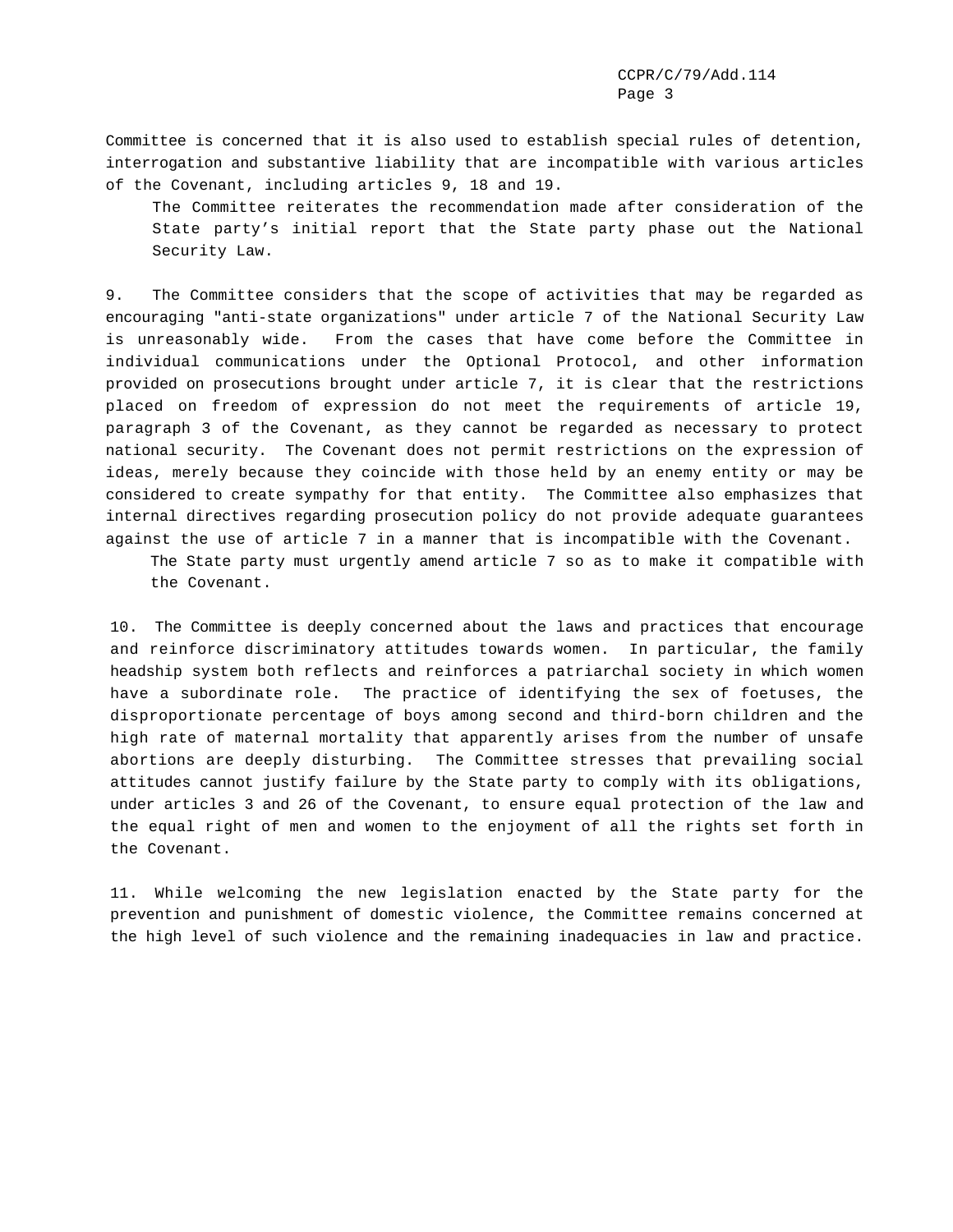CCPR/C/79/Add.114 Page 4

Specifically, the Committee is concerned that the offence of rape requires evidence of resistance by the woman, that marriage to the victim of rape provides a defence to the accused, and that it appears that marital rape is not a criminal offence.

The new legislation on prevention and punishment of domestic violence should be strengthened by eliminating existing legal rules that weaken the protection of women against such violence.

12. The Committee is concerned over the extent of discrimination against women in employment, over the lack of adequate protection for the high number of women employed in small enterprises and over the disparity between the earnings of men and women.

In order to ensure compliance with articles 3 and 26 of the Covenant, the State party must promote effective implementation of the Gender Discrimination Prevention and Relief Act enacted in January 1999, and adopt positive measures to guarantee equality of opportunity and conditions of employment for women.

13. The law of criminal procedure, under which the detention of a suspect is subject to judicial review only if the detainee lodges an appeal, is incompatible with article 9, paragraph 3, of the Covenant, which provides that every person detained on a criminal charge shall be brought promptly before a judge or other officer authorized by law to exercise judicial power. The excessive length of permissible pre-trial detention (30 days in ordinary cases and 50 days in cases involving the National Security Law), and the lack of defined grounds for such detention also raise questions of compliance by the State party with article 9.

The State party must amend its law so as to ensure respect for all the rights of detained persons provided for under article 9 of the Covenant.

14. The Committee takes note of the procedures for monthly monitoring of conditions in detention centres by prosecutors, but it is concerned that these and other mechanisms are not adequate to prevent instances of torture and cruel, inhuman and degrading treatment of detainees. The small percentage of cases in which complaints of torture or cruel, inhuman and degrading treatment lead to action against officials calls into question the credibility of the existing procedures of investigation. The Committee is also concerned that non-compliance by the State party with the requirements of article 9 of the Covenant, and the seemingly widespread reliance of the prosecuting authorities and the courts on confessions by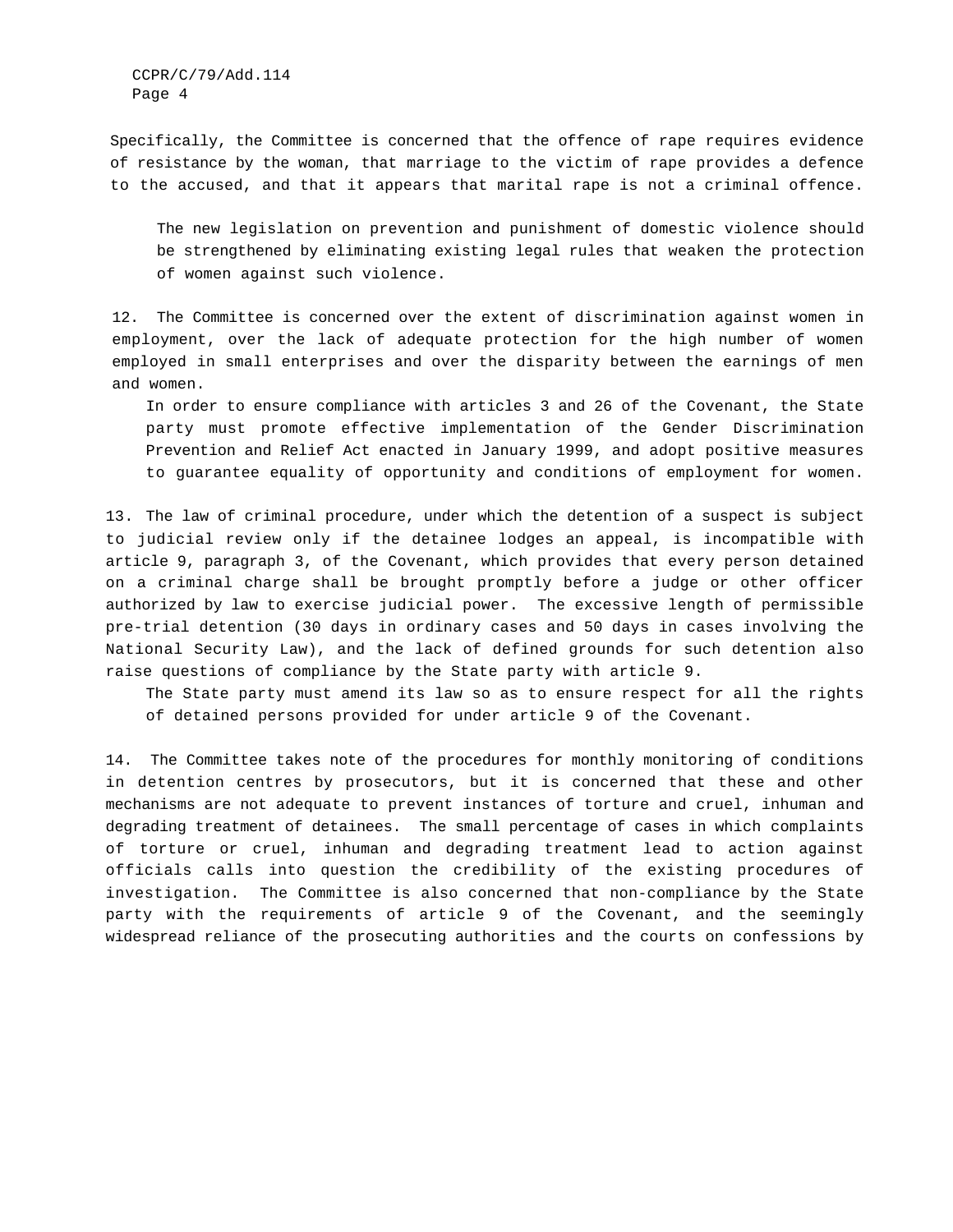accused persons and accomplices, facilitate acts of torture and cruel, degrading and inhuman treatment by interrogating officials.

Establishment of an independent body to investigate allegations of torture and amendments of the criminal procedure mentioned in para. 15 above should not be delayed.

15. While the Committee welcomes the abolition of the "ideology conversion oath", it regrets that it has been replaced by a "law-abidance oath". From the information provided to the Committee it remains unclear which prisoners are required to sign the oath and what the consequences and legal effects of the oath are. The Committee is concerned that the oath requirement is applied, on a discriminatory basis, particularly to persons convicted under the National Security Law, and that in effect it requires persons to make an oath to abide by a law that is incompatible with the Covenant.

The "law-abidance oath" imposed on some prisoners, as a condition for their release, should be abolished.

16. The Committee regrets that, in view of the paucity of information provided in the report and in the responses of the delegation during consideration of the report it is unable adequately to assess the extent of judicial independence. It is particularly concerned about the system of reappointment of judges that raises serious questions about judicial independence.

The State party must provide full details on the system and actual practice of judicial appointments.

17. The extensive use of wiretapping raises serious questions of compliance by the State party with article 17 of the Covenant. The Committee is also concerned that there are no adequate remedies by way of correction of inaccurate information in data-bases or for their misuse or abuse.

18. The prohibition of all assemblies on major roads in the capital would appear to be overbroad. While some restrictions on assemblies on main roads in the interests of public order are permissible, article 21 of the Covenant requires that all such restrictions be in conformity with the law and be necessary in a democratic society. The absolute restrictions on the right to hold assemblies on main roads imposed by the State party do not meet these standards.